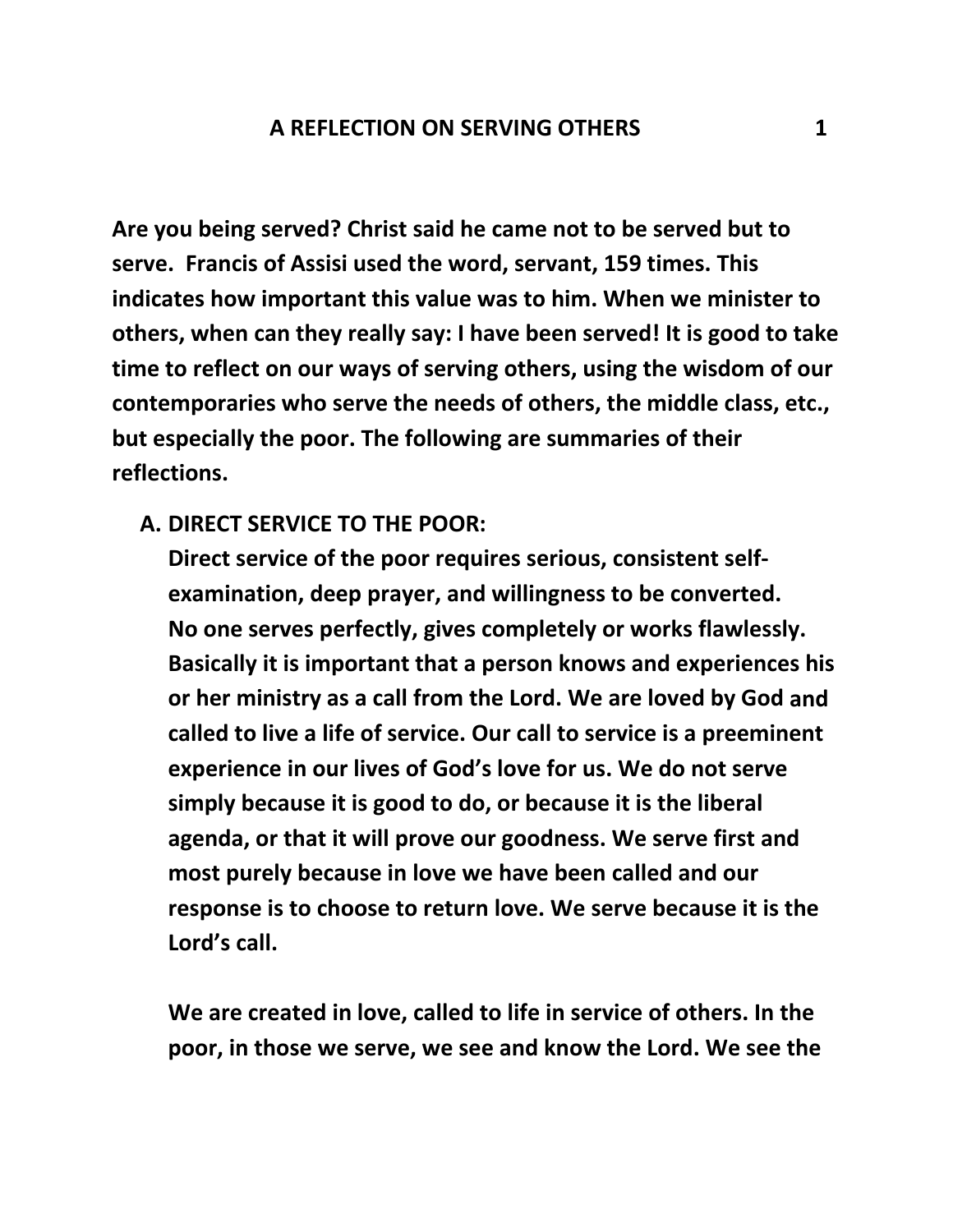**crucified, suffering Christ more often in the person of our brothers and sisters broken by unemployment and enforced idleness; struggling to feed, cloth and house their children with little income and constant challenge. Those suffering from mental illness, bound by addictions or the loss of dear ones, mirror the sufferings of Jesus. In faith what we see leads not just to fear or revulsion, anger or pity; in faith what we see leads us to love. As we love the crucified, so do we love our brothers and sisters in whom we see that Lord. Our service is sometimes halting, fearful, always incomplete, but we as we serve, we discover the Lord and our call. Our opportunities to love are ever present and our love grows deeper.**

**The Signs of Genuine Service:**

**1. Compassion: We try to see the suffering, hurting, needy Christ in our brothers and sisters but we cannot romanticize this experience. This is so because often listening to the unconnected and mindless ramblings of a mentally ill person or the aberrations of an alcoholic or drug addict, etc., can mask the humanity of a person. Human weakness, wasted talent and willful neglect can make us feel sad and reluctant to be with the person. But compassion helps us to see, however dimly and haltingly, Jesus, broken, hurt and in need. If we are not afraid to keep looking, no matter how searing or overwhelming the vision may be, we will be moved in compassion to see that our lives join some way or other; our**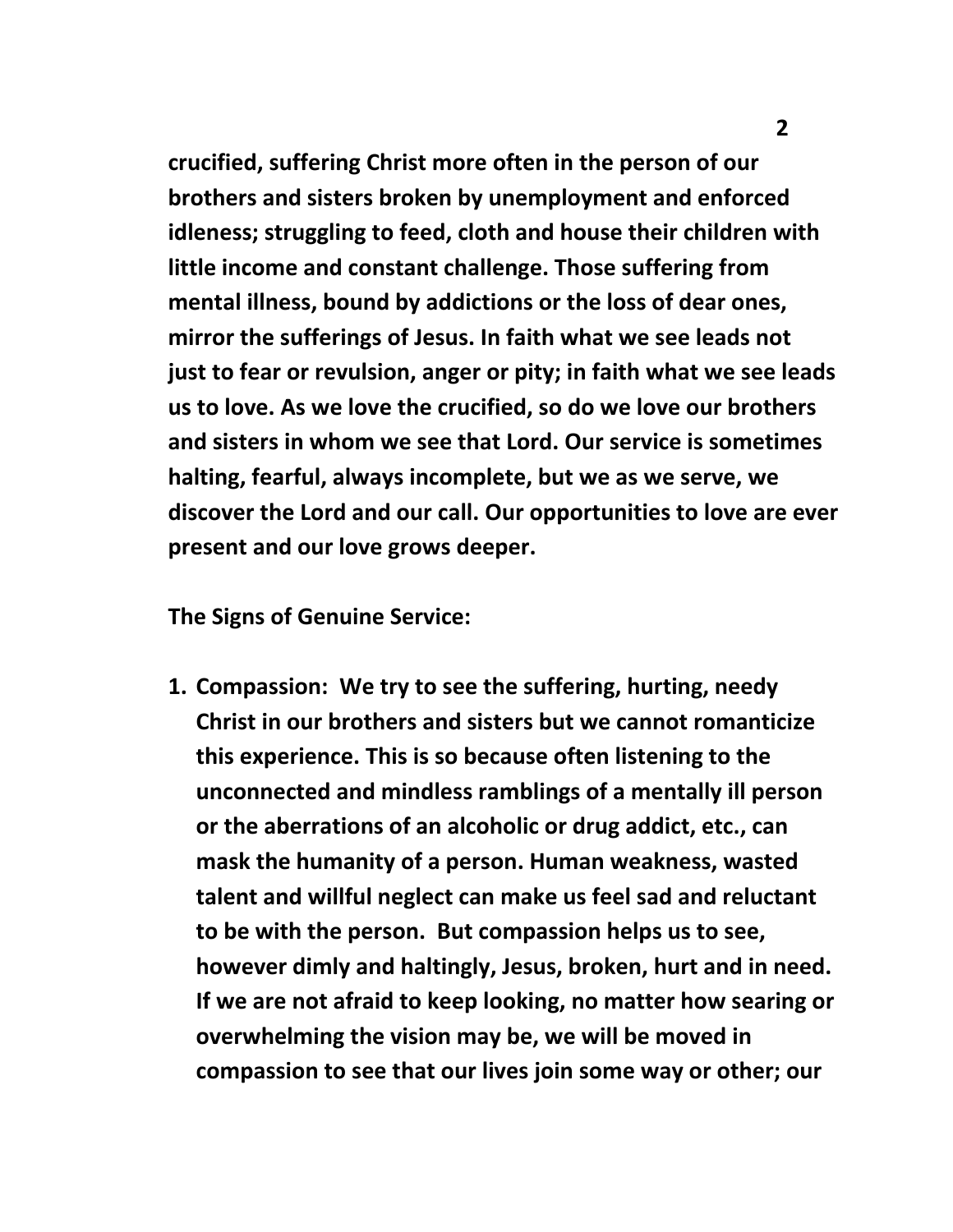- **2. hurts are shared, for we stand together. We join together to comfort, to relieve, to listen, to confront, to help in some way. If we see only deprivation and not our common humanity it is too hard to believe we are brothers and sisters.**
- **3. Acceptance of one's own limits: One who serves others has to realize and accept the fact that he too is weak, not so strong that he does not need anything or anyone or can always help, always know what is right or always have the resources and energy available. No one is so perfect or has everything that he does not question what he is doing or at times hurt inside. How can I be open to suffering and pain if I do not know it myself?**

**Often a life of service with its demands can overwhelm. Trying to be clever, wise, powerful and resourceful and gentle and kind at all times is not possible. We need to look first to the God who empowers us as we are and gives us what we need to serve in this broken world. A servant doesn't do everything, solve everything; a servant serves and trusts. In weakness he strains and struggles to help, to console, to change, to forgive, to wait, to hope. A servant cannot be afraid of weakness or limits for he knows the Lord gives what is needed at the time. A true servant does not despair.**

**Serving the poor sounds very romantic, until you spend a lot of time around poor people. Some of them can be lazy,**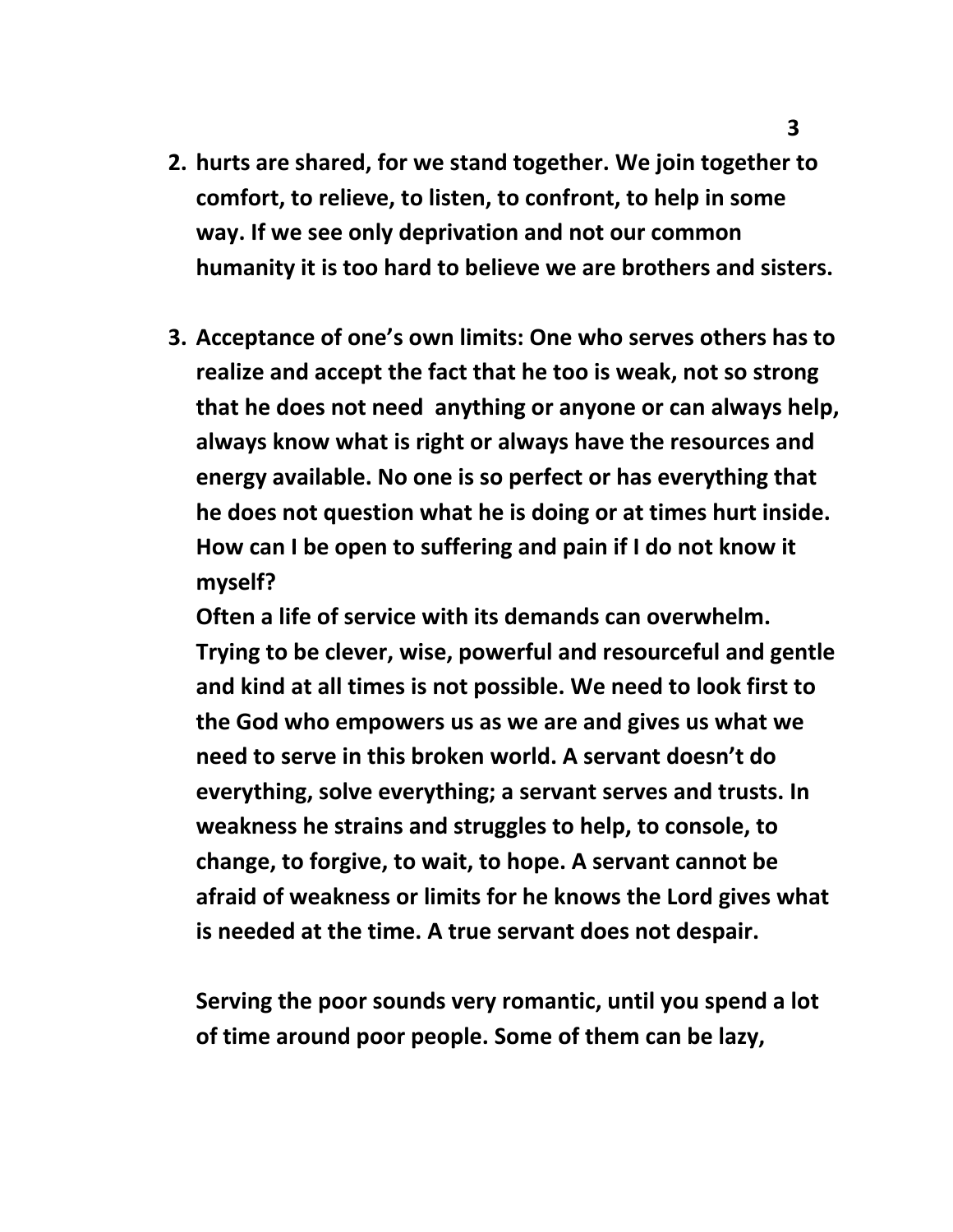**manipulative, addictive, like all of us can. They can even steal your shoes. After getting burned a few times it is easy to stay at a distance from some people and judge them as too lazy, too irresponsible to help themselves. Also if you are serving the poor because you are waiting to get positive feedback from them, you are going to be disappointed. So to persevere in service with total trust in God for the effects, one must have courage.**

- **4. Courage: Are we courageous enough to serve? Are we ready to begin what may well fail, or show no measurable or discernible results? It takes courage to risk in this way. To begin something we cannot control and to trust that there will be a way to find in the madness, life, healing, wholeness requires enormous courage. We often try to do only what we know we can and then refer people to others who might be able to help. Service to those whose lives are marked by deprivation is risky; deprivation can make life seem mad, senseless and out of control. If we try to help one person, three more call. This demands energy, wisdom and resources What do we do when we cannot change anything, when as on Calvary only love and presence are there and listening.**
- **5. Commitment to smallness: Service to the poor especially means doing ordinary things, with people noted as ordinary. This often requires a certain stripping, a painful changing, being ready to give up doing meaningful and professional things so as to listen, to feed, to shelter, to be with the poor who may not have your level of education and experience.**

 **4**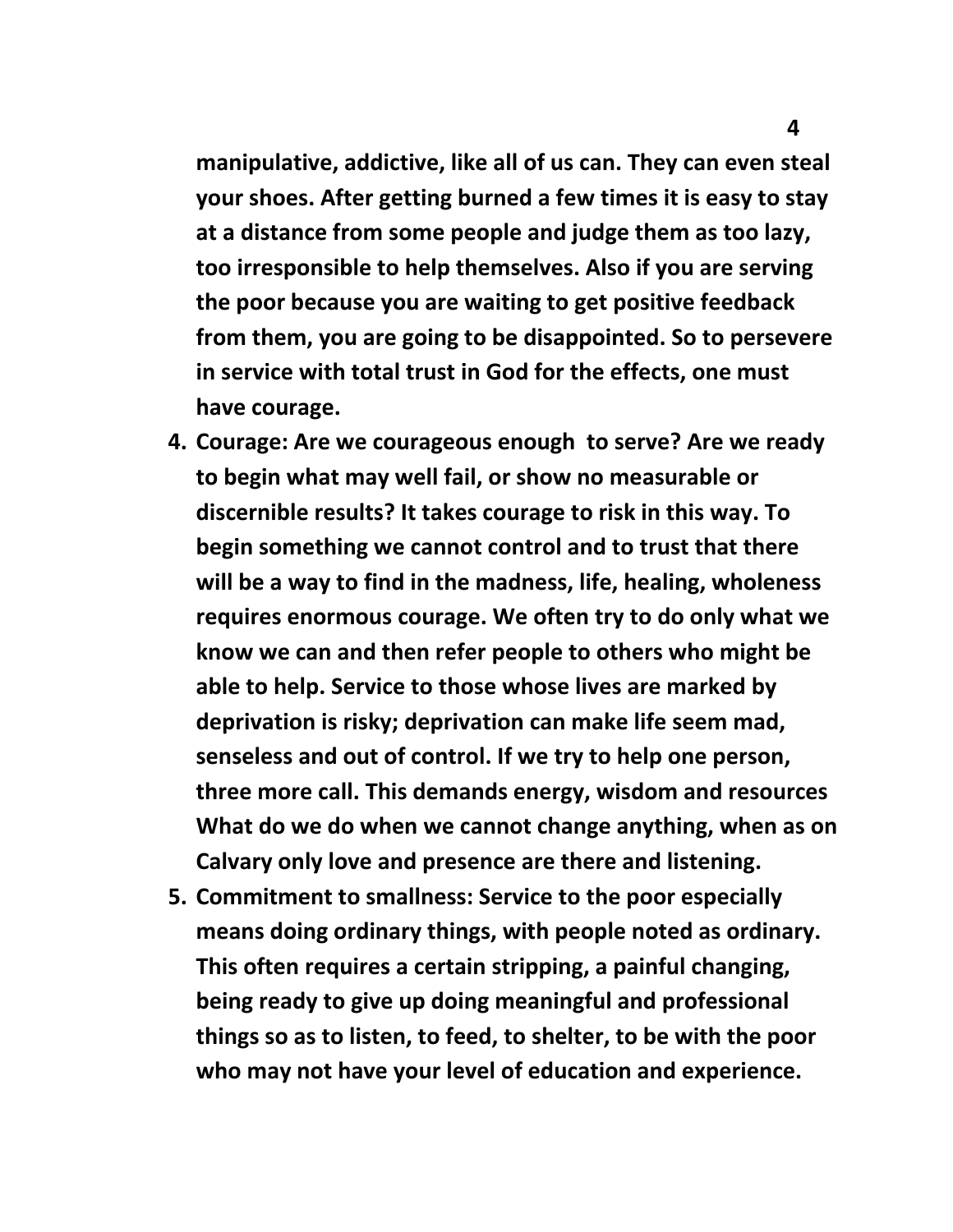- **6. Are we ready to let go of our privilege, learning, position, and accept the small and ordinary and in faith see dignity and show respect? Can we give up quick and tangible rewards for our efforts? Sometimes our service seems to be so much band‐aid help, helping little and changing nothing. Often that is all we are capable of doing in the situation. Are we willing to be stripped of better hopes and dreams, those wants and desires that keep us from seeing full and real life with the poor? We can miss seeing the poor and their needs at the present moment; we can miss hearing their call for support and compassion if we are too worried about our need to succeed.**
- **7. Humility: If we have served our whole life we can be tempted to a hardness of heart. We live with evil; we hear about it every day. The real and destructive effects of poverty, racism and injustice are all around us. We are not starry‐eyed youths, not bleeding hearts. We can grow hard, hard and smart and cynical. And it is this hardness of heart born of experience that must be stripped or we cannot serve with the life and love of Christ. Our hearts can be troubled, discouraged, angry. We can know the touch and power of evil but we are called to love. True servants are people who stand for what is right and who constantly and consistently call that forth in others. They are people who love and trust, forgive again and again, accept the harsh and dreadful truth of the cross and believe and wait for the new life that Christ promises. Thus enlivened they**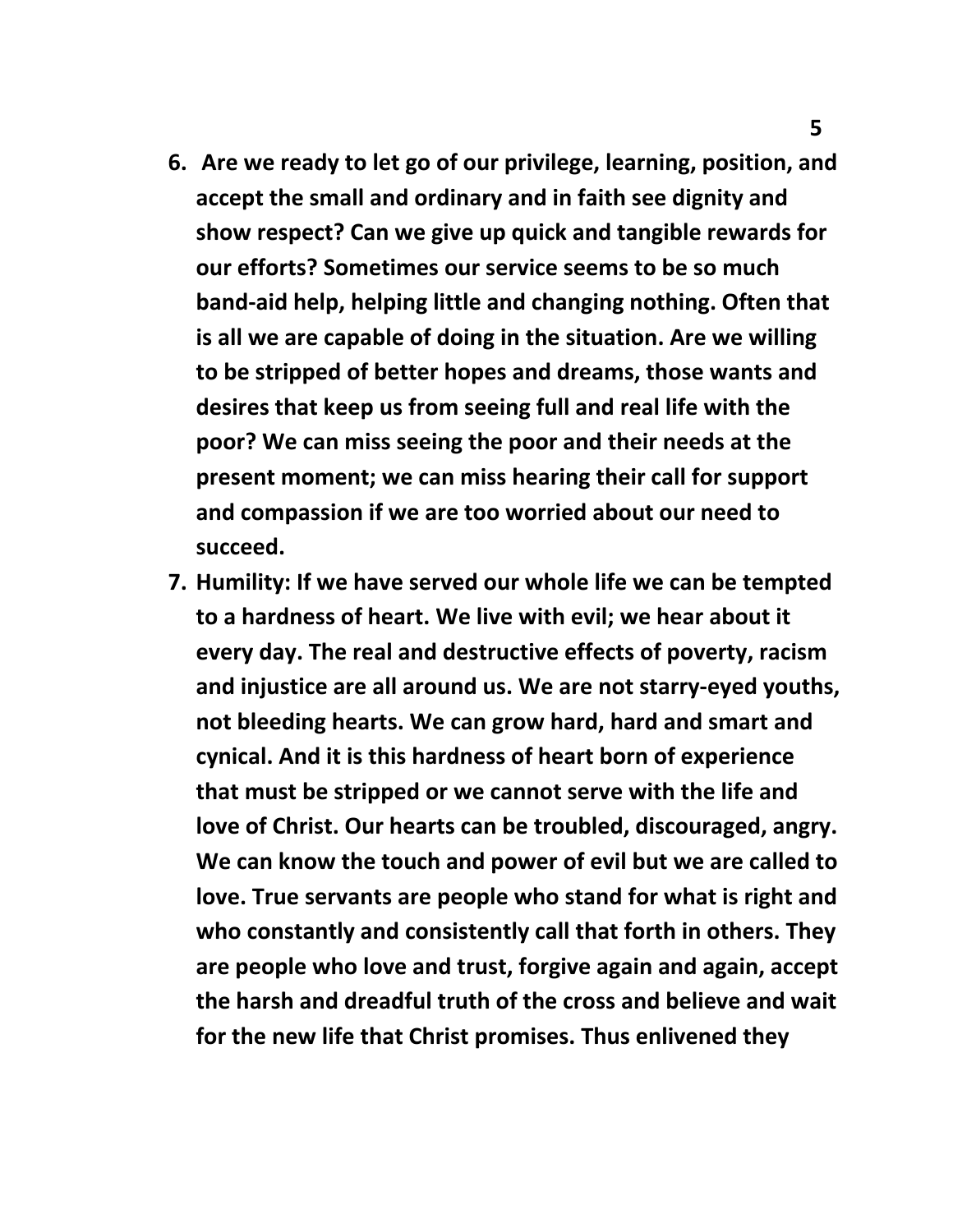**bring service that will not be measured or hard on those in need.**

**8. Are we open to be loved and challenged? Are we loved enough and filled with life that can flow out of us to others? Do we see God's love reaching and touching us. True love of self allows others to love us. Too often dedicated people allow their spirit and drive to dry up because they do not know love. We can cherish who we are, who we can be and allow the love of others to strengthen us, console us, teach us to laugh, weep, not take ourselves too seriously. Will we stand alone or will we stand with others. Our sisters and brothers in the body of Christ touch us, change us, soften us and call us forward with their love. Do we allow the ones we serve to love and respond to us as they are able? When we are worn and tired, pulled by too many needs and demands, by endless stories of sadness and sorrow, who takes care of the caretakers? Must we always be the givers? Often we image the poor as always being in need. They may not be able to give what we give, or precisely what we need at any given moment. We must be careful not to create structures that keep any reciprocity of care at bay. They do give to us if we look for it and are willing to see the other as real, as Christ for us and if we are willing to accept what they can give. Often the acceptance of their own sufferings and their courage to keep going and their faith in God can make us wonder who is the servant here?**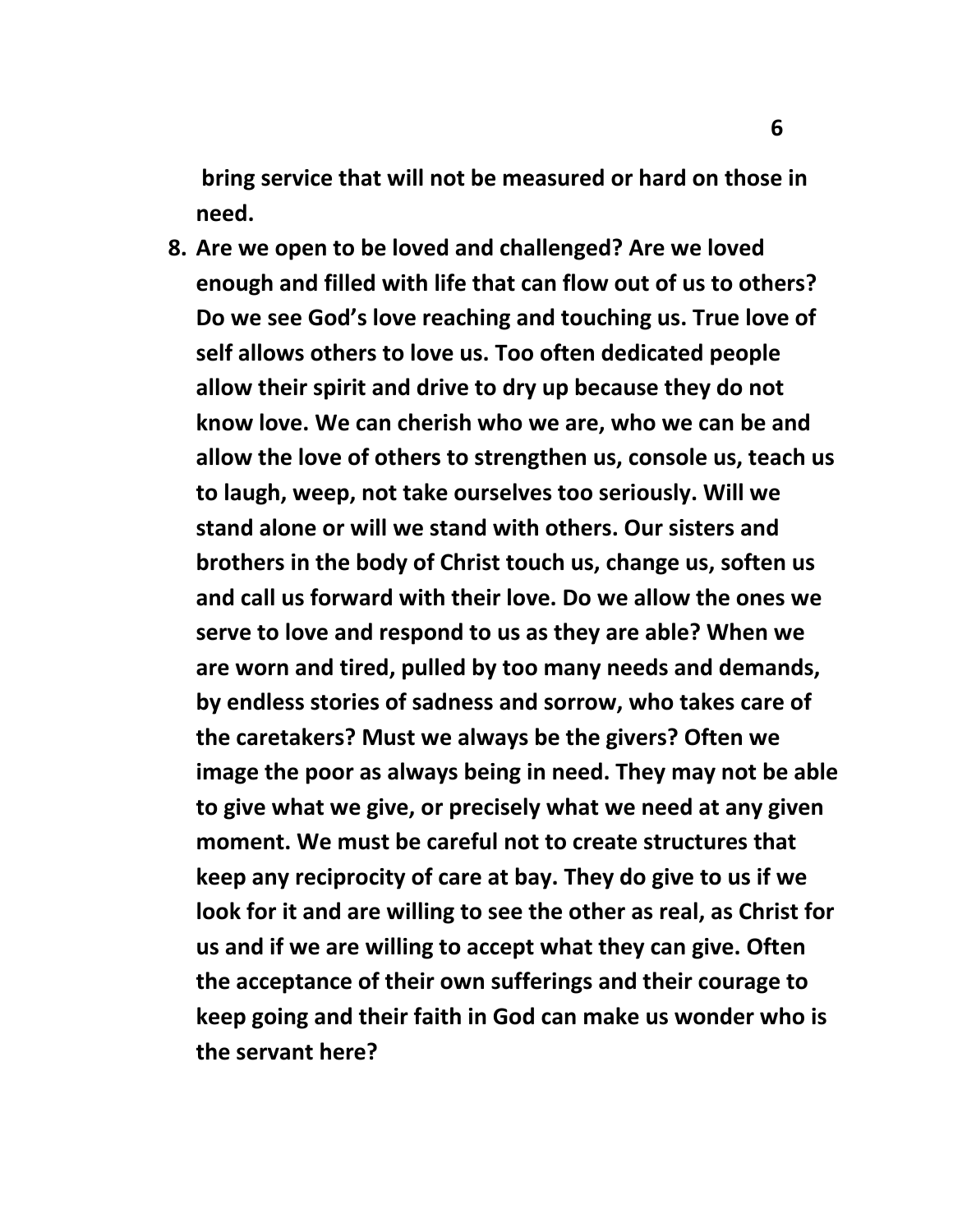- **9. Are you visionary enough to serve? Are you able to operate not so much with answers or even promising programs, as necessary as they may be, but with vision, with hopes and dreams? Life soon enough teaches us the gap between hopes and reality, but the servant of the poor never agrees the gap cannot be bridged. We are always in process of building the kingdom and persons of vision lead us to where we must go. We cannot be lost in the brokenness. Visionaries draw us together and lead us forward. A servant without hope cannot endure. Friends who dream and hope with us, who share their vision can invigorate us and keep us going. Can we endure the criticisms of the poor and their self‐defeating behaviors and again and again call for justice, when everyone thinks we are foolish, unrealistic and unsuccessful. Still we speak of what might be if we live what we believe about what one day God's reign might bring, even when our efforts seem to go nowhere, help no one, change nothing. We work and work well and our reward is simply more work. The challenge here is trusting that some things only God can change and only in God's time and way. We may plant and water and never see the growth. Can we trust and keep on going? (Source: James Cormack, Reflections on Service to the Poor, Spirituality Today, Spring, 1991, vol. 3, n. 4)**
- **10. Joy in serving: when we see or meet someone in need and we sense what is called for, have a good idea or the right word and it turns out just right, we experience joy not only in what we did but how we did it and that it really helped**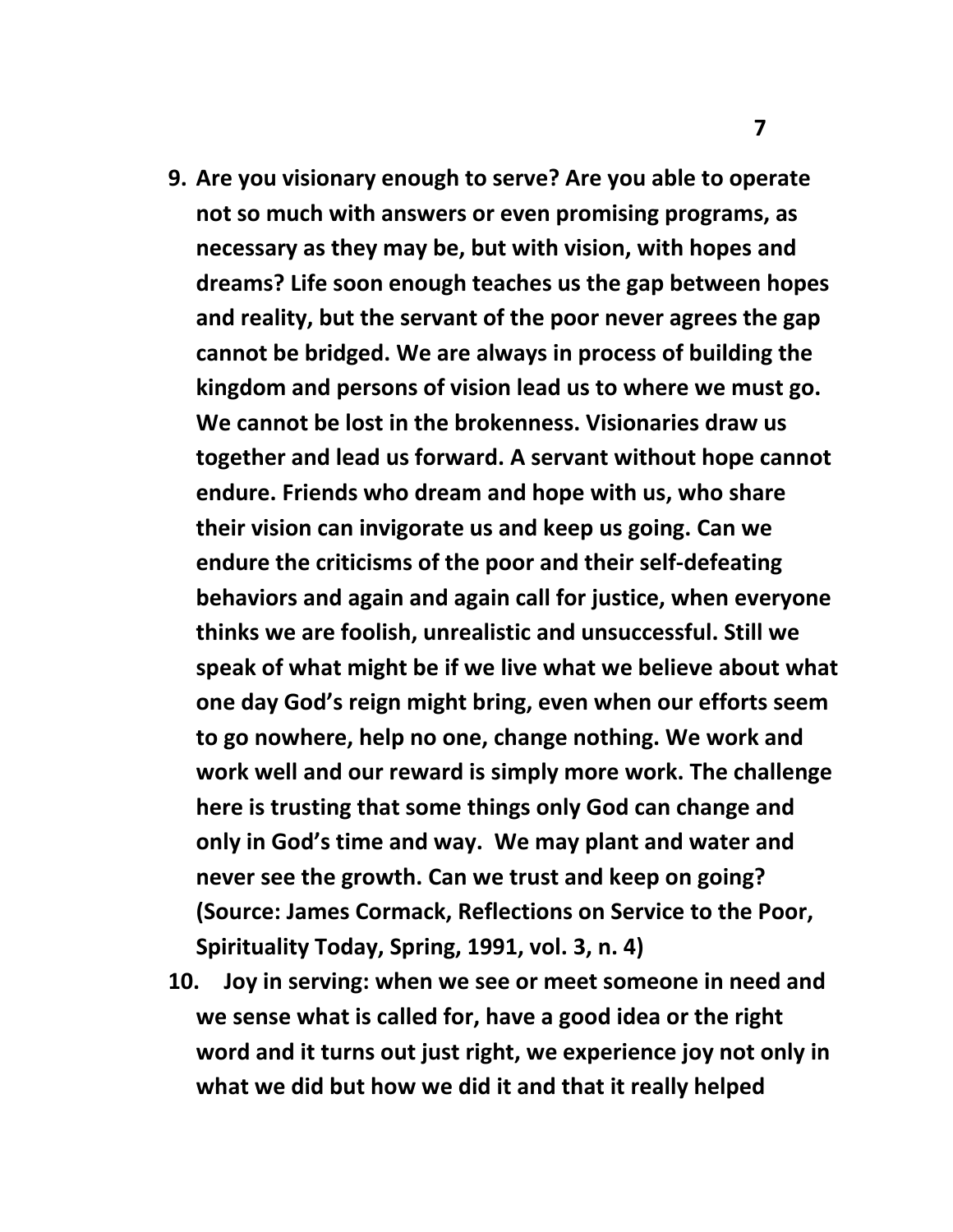**someone. In caring for another we sometimes get a glimpse of our true nature as images of God, as brother or sister to another. We come out of ourselves, just to be there with the other and say a few good words, listen, or provide for a need. We are reminded of who we really are and what we have to offer one another. All this is a source of joy in service. (Ram Dass and Paul Gorman, How Can I Help? Knopf NY, 1987, p., 7)**

**But sometimes the experience of serving is not a source of joy because we do not know exactly what to do, how to handle the situation, we do something and do not know the results, or we are exhausted and compassion fatigue has set in, or people seem ungrateful. How then can we persevere in joyful service? We have to serve in faith. God emptied himself in Christ. He became human for us and by doing this he showed us the way to joy. Joy to the world was announced when He gave up everything for us. It is only in complete self‐ surrender, self forgetfulness that we can ever find the courage that is joy. God shows us that joy consists of complete selflessness: this can be made real only when we are face to face with our fellow human beings. Our neighbor does not really exist for us, until we serve him or her. We experience joy in giving joy. Our lives are genuine when we give up everything in an action that serves and is not subject to the mood of the moment. Our self‐surrender is visible evidence of God's presence in the world and of his power**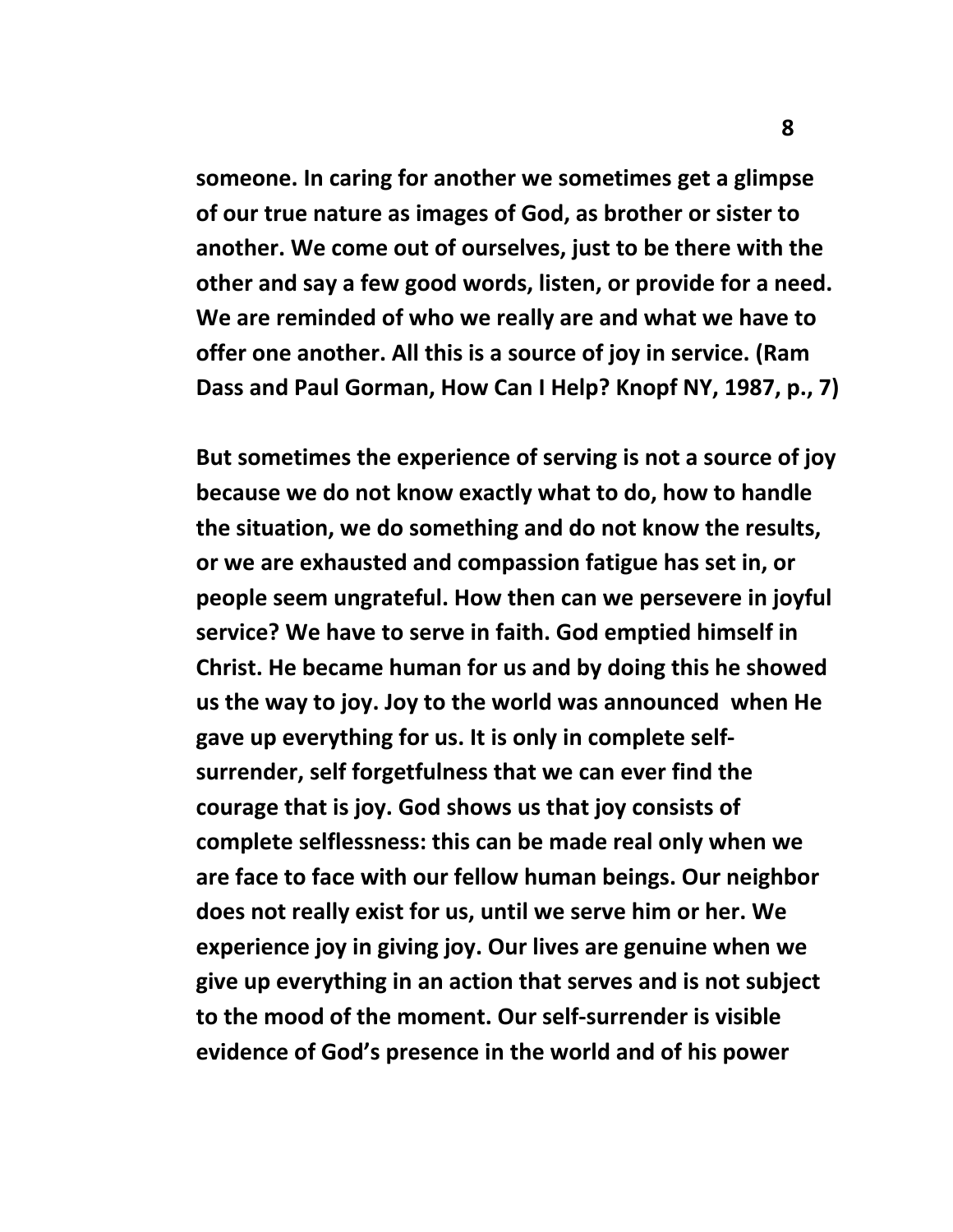**over people's hearts and minds. (Source: Ladislaus Boros, Meditations, Doubleday, NY, 1972, pp. 16‐17)**

## **B. SERVICE TO THE MIDDLE CLASS**

**The Middle class tends to be ignored theologically. This was due originally to the call for commitment to and preferential option for the poor and the challenge to immerse oneself into middle class struggles was neglected. There was a conscious effort among theologians not to be middle class, not to think middle class, and not to act middle class because it was seen as insensitive to the suffering around us.** 

**However, while the challenge of the middle class is to be converted or liberated from prejudices of race, class and sex and the consumer‐wasteful society and to have a greater global and ecological consciousness based on justice, a good theology addresses needs where they are found. Spiritual needs are not the monopoly of a particular class but are found in any class, any sex, and any race. Part of the mission of the church is to recognize those various needs and try to respond to those needs as best it can.**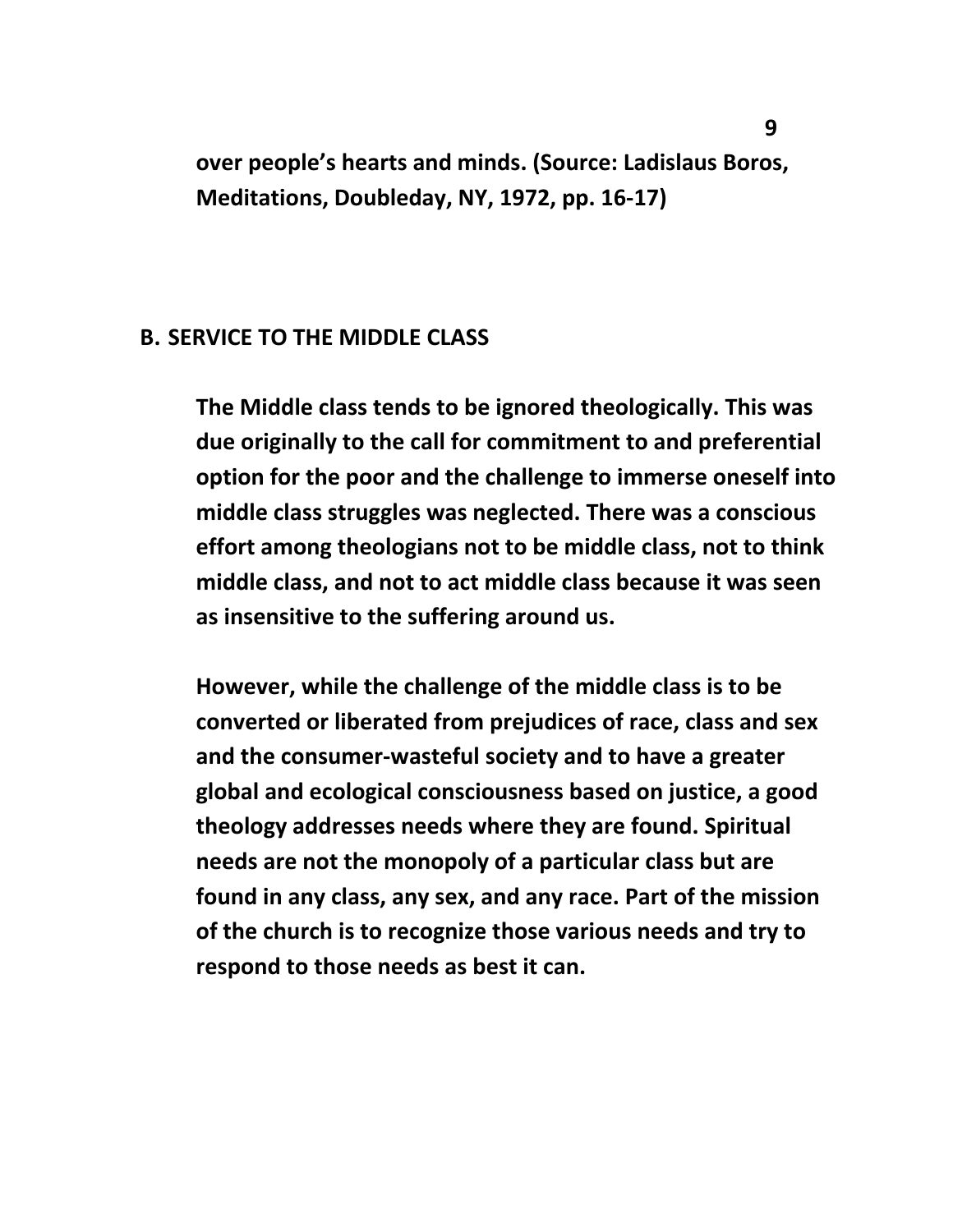**A striking characteristic of today's middle class mentality is loneliness and a search for meaning. They are seeking friends, people who will understand their struggle to make ends meet, pay their bills, save for their children's education, etc. They also seek a transcendent reality which tells them that all this struggle and hardship will make sense someday, partly in the here and now and perhaps in the afterlife; and if they endure, they will overcome. They need a spirituality that enables them to see and appreciate the presence of God in the ordinary of life and to gain a new sense of what life is really about and how to contemplate and reflect on their experiences, to mine the treasures and to let go of the dead wood.** 

**The church itself must reach out in friendship to the lost and lonely middle class, perhaps through small groups, Bible studies, support groups of all kinds, prayer groups, etc., in order to embody the kind of love that God offers in Jesus Christ. But we must also remind them of another deep message that they have the potential, the ability to transform society, the power to create order out of chaos. We need to join together to help each other work for justice, struggle against racism, sexism, agism, and for equal rights, protection of the environment, etc. It is in imitation of Jesus' own altruistic love for others that they may find true meaning and purpose in life. Promoting growth in brother/sister love in a diverse community and working together at a cause for the**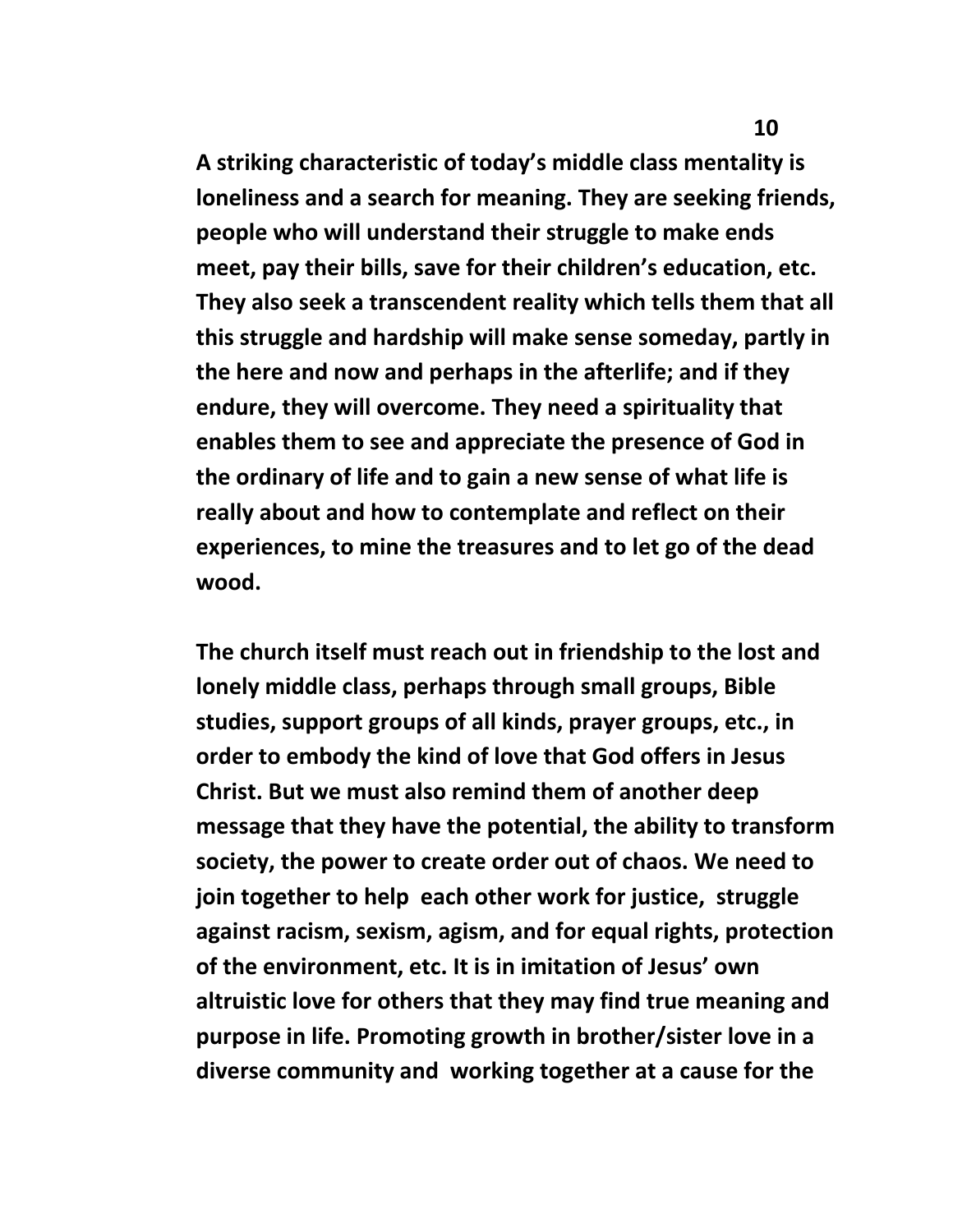**common good is the Gospel at its best. (Source: Cynthia C. Datu, Middle Class Redemption.com)**

**Richard Rohr writes of three levels of social ministry.** 

- **1. "At the first level, we pick drowning people out of the swollen stream, dealing with the immediate social problems right in front of us: a man who comes to your door and says he is hungry, and you give him a sandwich or even invite him inside. These are hand on ministries, social service ministries, like the proverbial soup kitchen. Such works will always look rather generous, Christian and charitable and tend to be admired if not always imitated. This level of service does not take a lot of formal education, usually just a big heart and a ready gift of your time and often money. Those who are disabled or old to do hands on service, can still write letters to authorities or they can take as their personal mission to pray for a particular ministry of service.**
- **2. At the second level, there are ministries that either help people not to fall into the stream in the first place, or show them how to build their own canoe and to paddle well. These are ministries of education and healing. Most religious orders filled our country with primary schools and hospitals, universities and technical programs whereby we could help people who were going to fall into the stream, give them skills so they won't fall in, or show them survival skills if they ever did. These are ministries that empower you, and give you new visions and**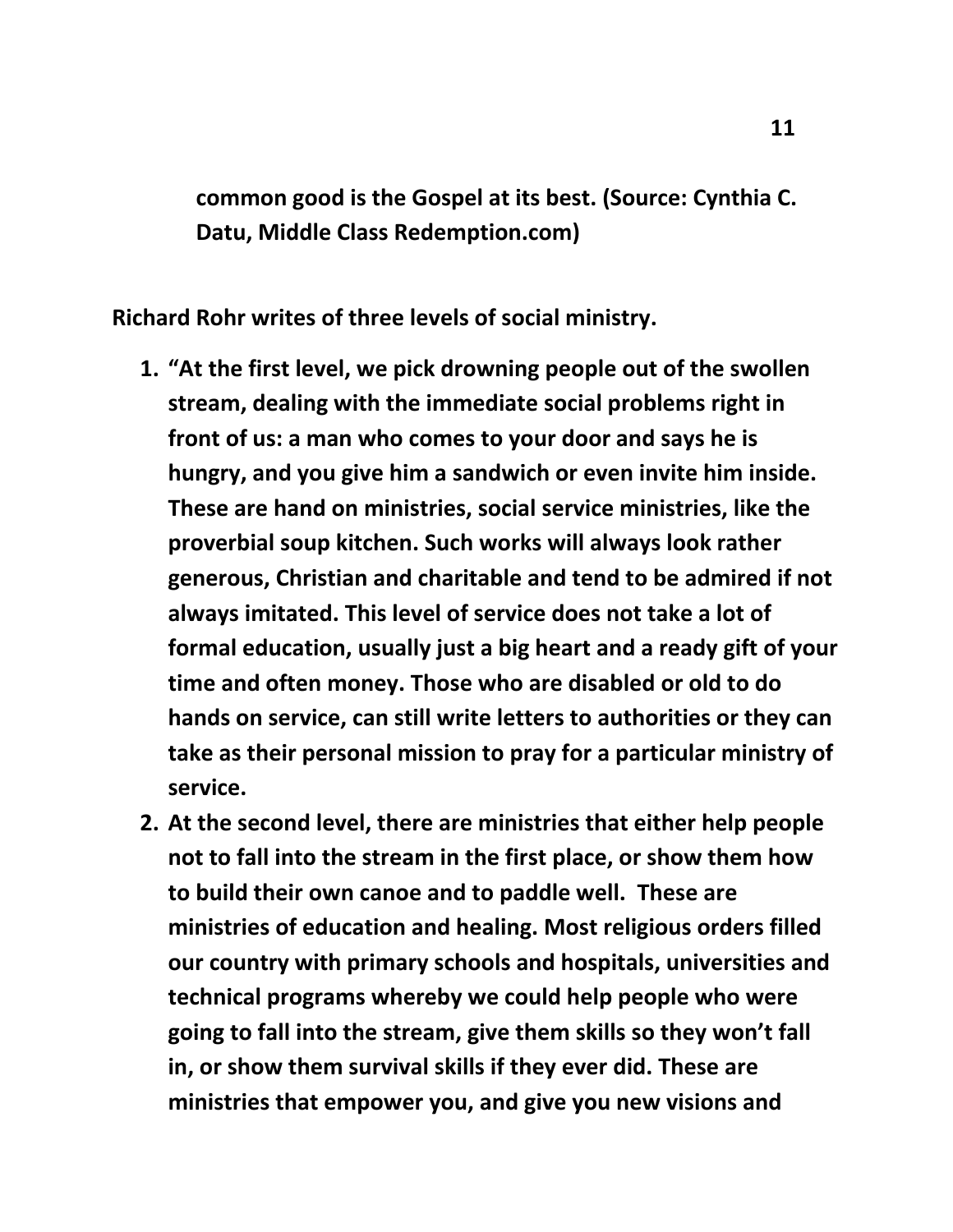- **3. possibilities for your own life, for your own dignity. There are now more forms of small or large social service agencies that help people get the skills of reading and math, computers, etc., to enable them to get jobs and independence.**
- **4. The third level are ministries in building and maintaining the dam that will stop the stream from drowning people in the first place. This is the work of social advocacy, critiques of systems, organization, speeches, letter writing, boycotts and protest and resistance against all forms of organized injustice and deceit. This level surely demands the highest level of education and self‐ confidence. One has to know how to access the system, how the system works and how to speak the language and understand the maneuvers of those on the inside, to know how to motivate them to change the system.**

**Each person must discern at what level they feel called to, have the gift for. Few can do all of these levels. We must do one or two things wholeheartedly: that is all God expects and all you can probably do well. We must use our different gifts to create a unity in the work of service and back one another up, without criticism or competition. When justice work is not charity, then it is not true justice. And when charity work does not promote justice, it is not finally charity.**

**If you are working on the third level, you won't win a lot of friends and you will have to be ready to bear a lot of criticism.**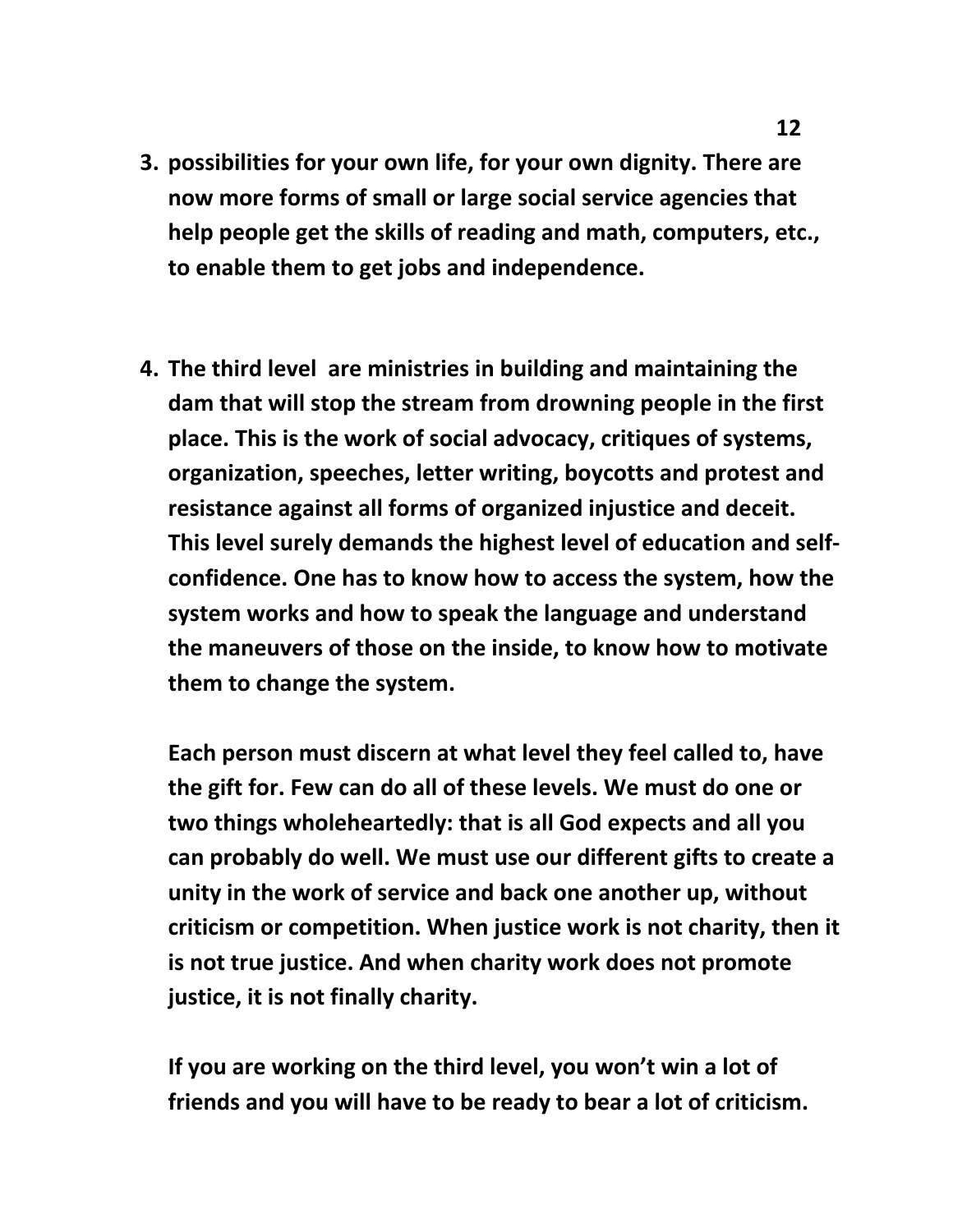**When you call the systems of this world into question in an honest and just way, the world will not like it. Dr. Martin Luther King, Jr. taught us that before you go out to witness for justice you had to make sure in your heart that you could love and respect those who disagreed with you. This demands much prayer. Beside social analysis, liberation theology and social critique we need contemplative prayer to keep the balance and to keep love and hope alive. (Source: Richard Rohr, A Lever and a Place to Stand, Hidden Spring, 2011, summary of pages 87‐92)**

**Some questions for reflection:**

 **Are we simply putting all our efforts and resources into merely alleviating suffering and not confronting the structural causes of suffering; merely using our efforts and resources to fulfill immediate needs of food, clothing, medicine and not confronting the structural, political, cultural causes why people do not have access to these basics of human life?**

**What am I learning by serving and working with others to better their lives? Do I learn about the struggle of ordinary people to make their way in the world? How much do the divisions of race, class, region, culture, education make us unable to comprehend or even be aware of one another? While we may share skills and knowledge with them, how much does your mind grow in response to their everyday experiences? What am I learning about people who are different from myself and how they regard me? How does**